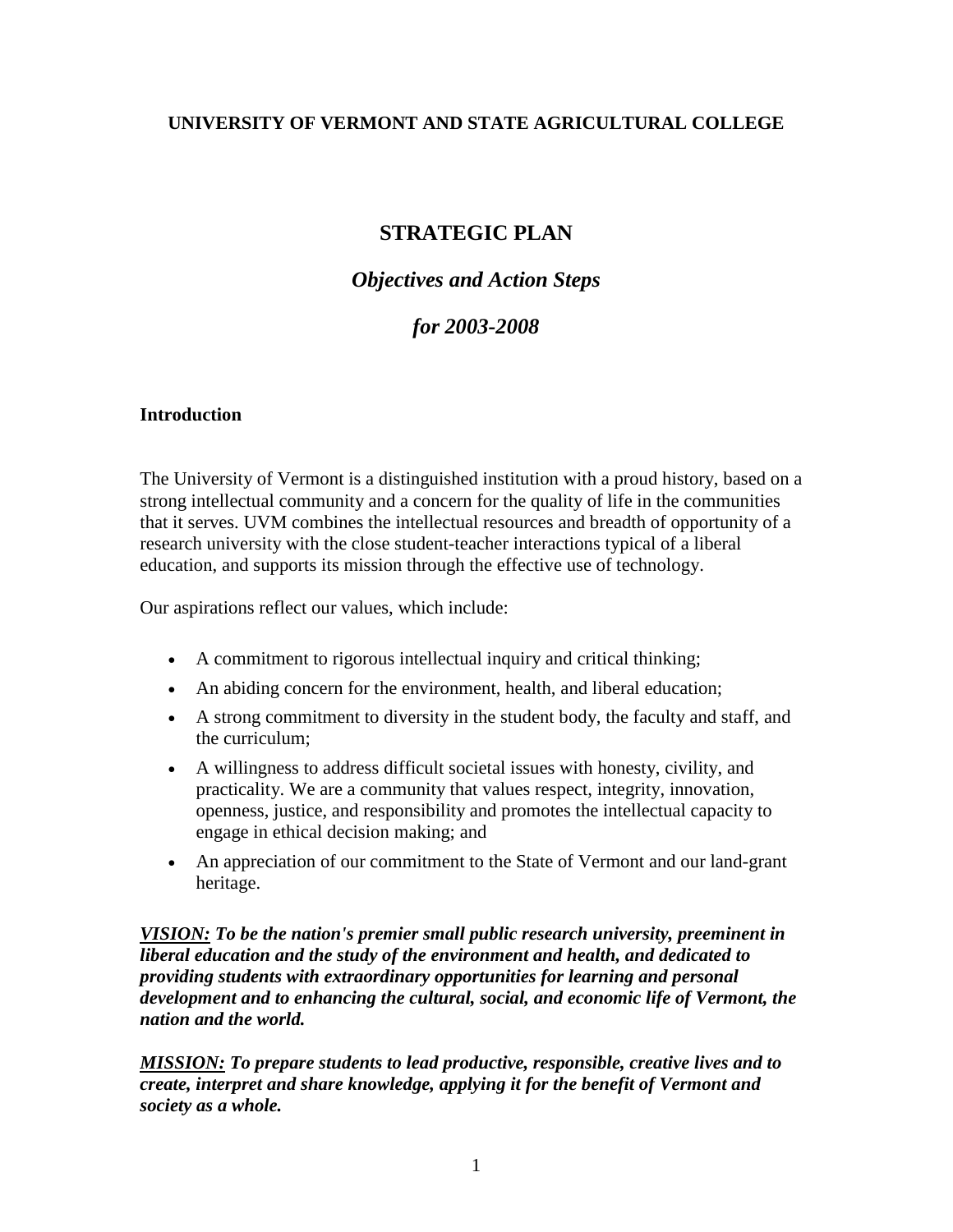Through our efforts the University of Vermont will have a superior national reputation:

- As a university combining outstanding teaching with the research focus, faculty excellence, programmatic range and depth, and societal mission of a research university;
- As a vibrant, diverse, and intellectually engaged community on a human scale;
- As a place that emphasizes academic excellence and provides an exceptional student-centered experience extending beyond the classroom; and
- As a leader in liberal education and in the study of the environment and of health.

# **Strategic Goals**

To fulfill the university mission and vision we will focus on seven goals, which in their totality will enrich the university, its intellectual climate, and curricula:

- **Create a diverse community**
- **Create an outstanding student experience that promotes personal and intellectual development**
- **Focus the human, fiscal, environmental, technological and physical resources of the University on institutional values and priorities**
- **Recruit and retain excellent students, faculty and staff**
- **Strengthen and focus academic programs, emphasizing liberal education, health and the environment**
- **Strengthen financial resources**
- **Strengthen research, scholarship and the creative arts**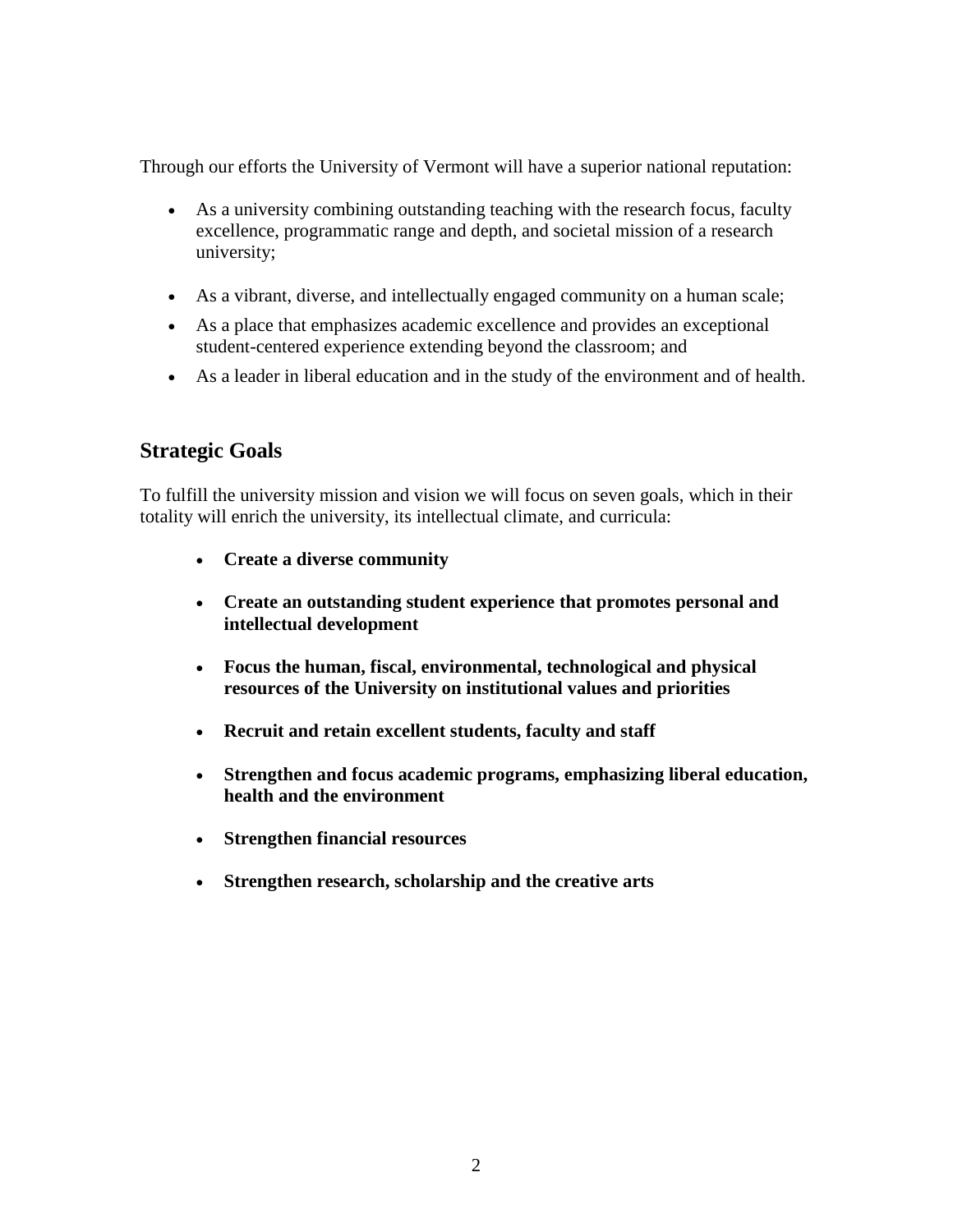# **Action Steps**

- ♦ **Create a diverse community** 
	- Develop and implement plans throughout the institution to recruit and retain faculty, staff and students from under-represented groups.
	- Strengthen international and multicultural curricular opportunities.
	- Ensure that institutional policies and expectations are consistent with and promote the climate and community enshrined in "Our Common Ground".
	- Develop institutional practices and policies that foster a culture of inclusion, openness, and collaboration among administrators, faculty, staff, and students.
- ♦ **Create an outstanding student experience that promotes personal and intellectual development**
	- Increase residential life housing capacity, renovate existing facilities, enhance physical attractiveness, and create living/learning communities.
	- Assess the quality of the traditional and non-traditional student experience and take appropriate action assuring accountability of faculty, staff, and students.
	- Foster positive changes in student culture and behavioral norms.
	- Provide undergraduate students with opportunities for rigorous and challenging experiential learning including research, volunteerism, and service-learning from the outset of their academic programs.

### ♦ **Focus the human, fiscal, environmental, technological and physical resources of the University on institutional values and priorities**

- Develop mechanisms for implementing and documenting differential resource allocations based upon support of institutional priorities and performance.
- Create and implement comprehensive master plans for facilities and technology.
- Develop and implement a plan for appropriate institutional growth related to student population and the corresponding alignment of faculty and staff.
- ♦ **Recruit and retain excellent students, faculty and staff.**
	- Assure faculty accountability for creating an academically rigorous environment.
	- Reward excellent performance, enhance competitiveness of compensation for faculty and staff, and improve the quality of the professional environment.
	- Increase the quality and improve the yield of admitted students through effective enrollment management.
	- Substantially expand merit and need-based financial aid endowments and gifts for the undergraduate and graduate population.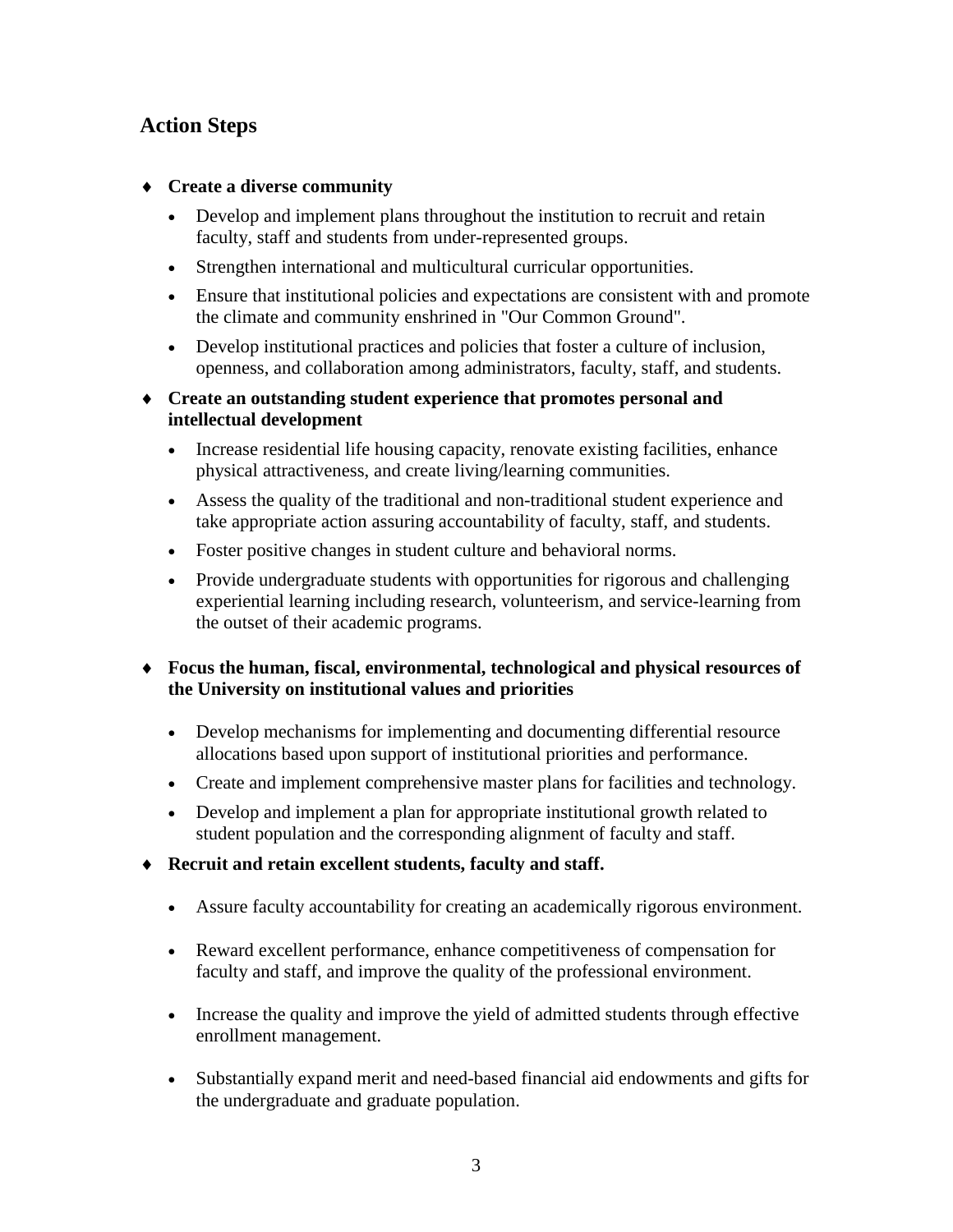- Design and develop first-rate academic advising programs.
- Improve career and academic planning services and programs and connect these services more effectively to academic units and programs.
- ♦ **Strengthen and focus academic programs, emphasizing liberal education, health and the environment** 
	- Implement a university–wide honors college emphasizing cross-disciplinary and interdisciplinary linkages.
	- Through faculty processes, create greater cohesion of the undergraduate curriculum.
	- Strengthen the Academic Program Review process, emphasizing action-oriented outcomes including consolidation/elimination of programs as appropriate.
	- Continue to improve the academic qualifications of the student body.

#### ♦ **Strengthen financial resources**

- Expand fiscal resources consistent with the university mission.
- Perform rigorous and ongoing comparisons of our academic, financial, and operational performance against a carefully selected and consistent set of peer and aspirant institutions.
- Re-engineer administrative and bureaucratic policies and processes to eliminate waste and duplication.
- Develop budget and resource allocation models that are strategic and reward progress towards established goals and priorities.
- Successfully implement the comprehensive campaign.
- ♦ **Strengthen research, scholarship and the creative arts** 
	- Create a collaborative environment that supports and rewards faculty achievement in teaching, research/scholarship, and service.
	- Identify and implement steps to support the development of cross-disciplinary and interdisciplinary research and scholarship.
	- Make appropriate and focused investments in the infrastructure and technology supporting our research mission.
	- Expand graduate student enrollments emphasizing Ph.D. programs, interdisciplinary study, and the priority themes of the strategic plan.
	- Create internal incentives to increase substantially the external funds supporting graduate education.
	- Increase the competitiveness of graduate student support.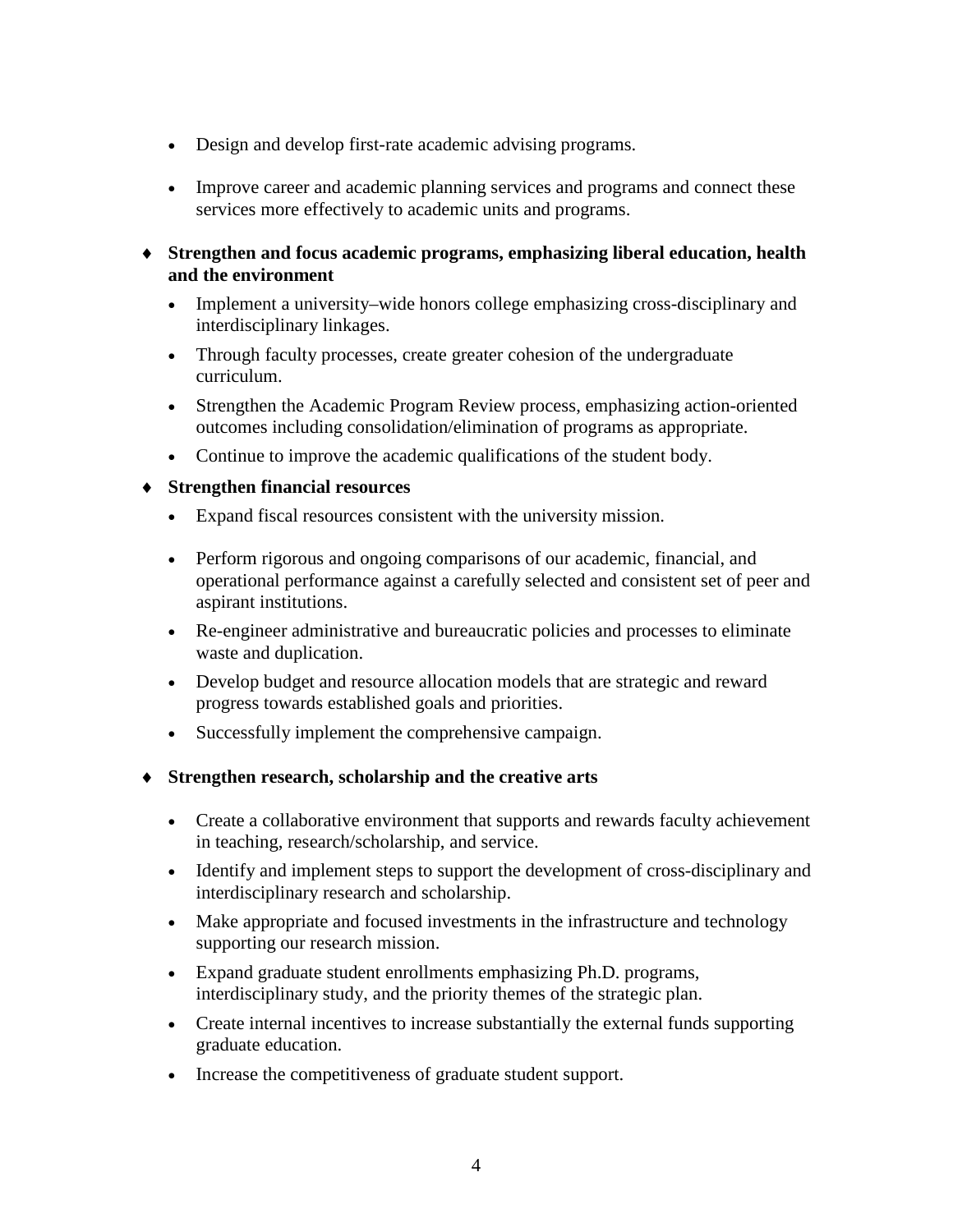• Recognize and respect the development of scholarship and curriculum within all disciplines that broadens knowledge about the diversity of the human experience.

## **Implementation of University Planning Goals and Objectives**

The President charged the University Planning Council (UPC) under the leadership of the Provost with developing and implementing a university strategic plan. The responsibilities of the Board of Trustees, President, Provost, UPC and other administrators are described below.

### *The Board of Trustees is responsible for*:

• reviewing the strategic plan and for monitoring progress towards its goals and objectives

### *The President is responsible for*:

• ensuring that the University strategic plan and its goals and objectives are implemented in an efficient and timely manner and with keeping the Board of Trustees well-informed about the progress being made in this regard.

#### *The Provost is responsible for*:

- reinforcing a climate of accountability for the pursuit of the plans and achievement of priorities and goals
- ensuring that resources are allocated to institutional strategic priorities
- communicating regularly with the campus community concerning the progress of the university towards achieving the goals contained in the strategic plan

### *The UPC is responsible for*:

- establishing institutional metrics to measure progress towards the goals and objectives of the strategic plan
- designing and overseeing the annual processes by which every academic, administrative and support unit develops and updates its own plan incorporating goals and objectives and performance metrics

#### *The Vice Presidents, Deans, Chairs, Directors, etc. are responsible for*:

• ensuring that unit plans are developed, implemented and updated consistent with the University Strategic Plan